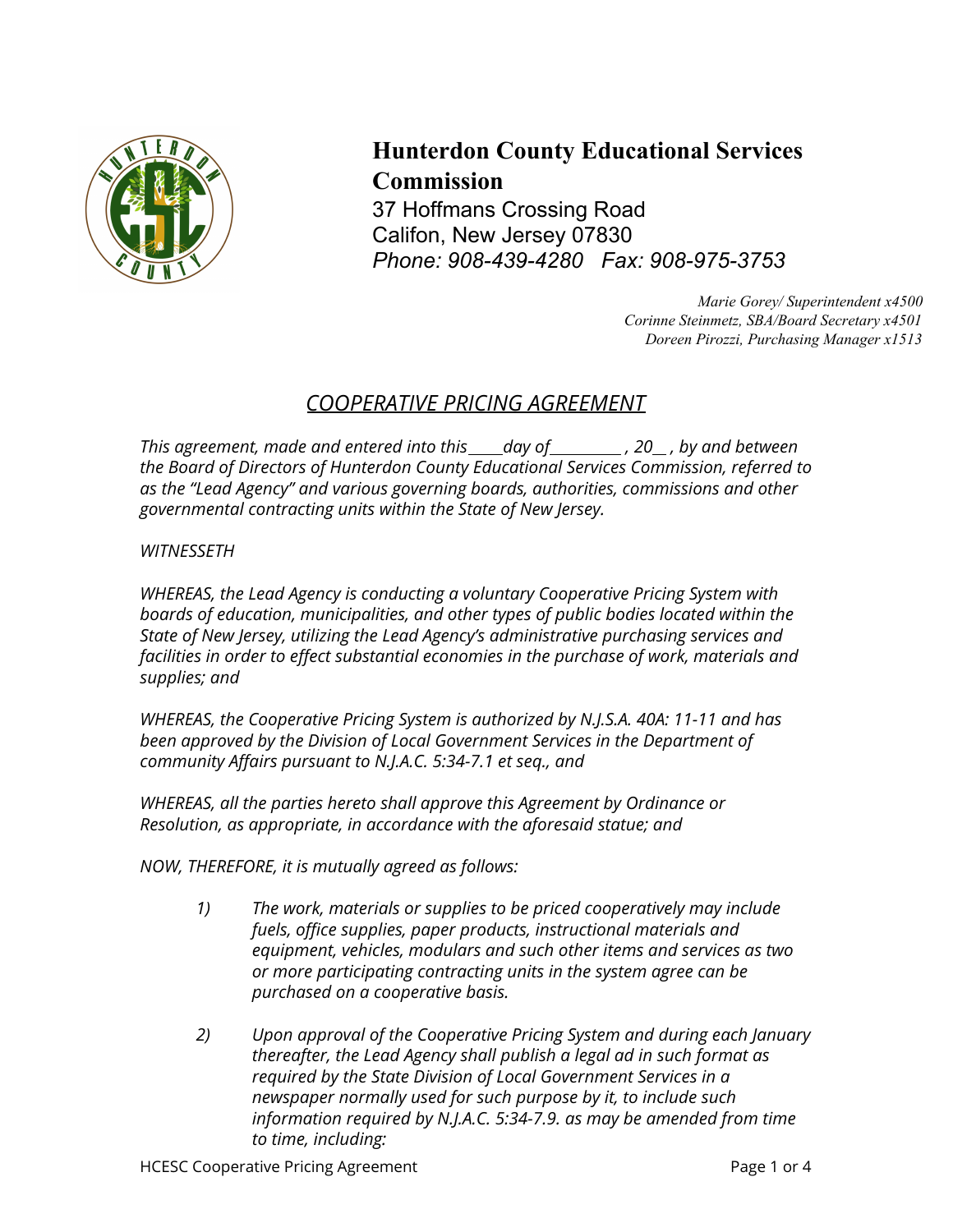- a. *The name of the participating contracting unit, and*
- b. *The name of the Lead Agency soliciting competitive bids or informal quotations, and*
- c. *The address and telephone number of Lead Agency, and*
- d. *The State Identification Code for the Cooperative Pricing System, and*
- e. *The expiration date of the Cooperative Pricing Agreement.*
- *3) Each of the participating contracting units shall indicate, in writing to the Lead Agency, the items to be purchased by the contracting unit, the approximate quantities desired, the location for delivery and other such requirements necessary for the Lead Agency to prepare specifications as provided by law. Although the Lead Agency endeavors to serve the needs of all registered members of the Cooperative Pricing System, the Lead Agency may not be able to prepare specifications and/or solicit bids for all projects and makes no such guarantee.*
- *4) The specifications shall be prepared and approved by the Lead Agency and filed as required by law, and no changes shall thereafter be made except as permitted by law. Nothing herein shall be deemed to prevent changes in specifications for subsequent purchases.*
- *5) A single advertisement for bids/proposals or the solicitation of informal quotations for the work, materials or supplies to be purchased shall be presented by the Lead Agency on behalf of all registered members desiring to purchase any item in the Cooperative Pricing System. All advertisements and solicitations shall be made in compliance with the Public School Contracts Law.*
- *6) The Lead Agency shall receive bids or quotations on behalf of all participating contracting units. The Lead Agency shall review said bids and, on behalf of all registered members, either reject all bids, or award a contract in compliance with the Public School Contract Law and the specifications. This award shall result in the Lead Agency entering into a master contract with the successful bidder(s) providing for two categories of purchases:*
	- a. *The quantities ordered for the Lead Agency's own needs, and*
	- b. *The estimated aggregate quantities to be ordered by other participating contracting units by separate contract, subject to the specifications and prices set forth in the Lead Agency's overall (master) contract.*

*The Lead Agency shall enter into a formal written contract(s) directly with the successful bidder(s) when required by law and, only after the Lead Agency has certified the funds available only for its own needs.*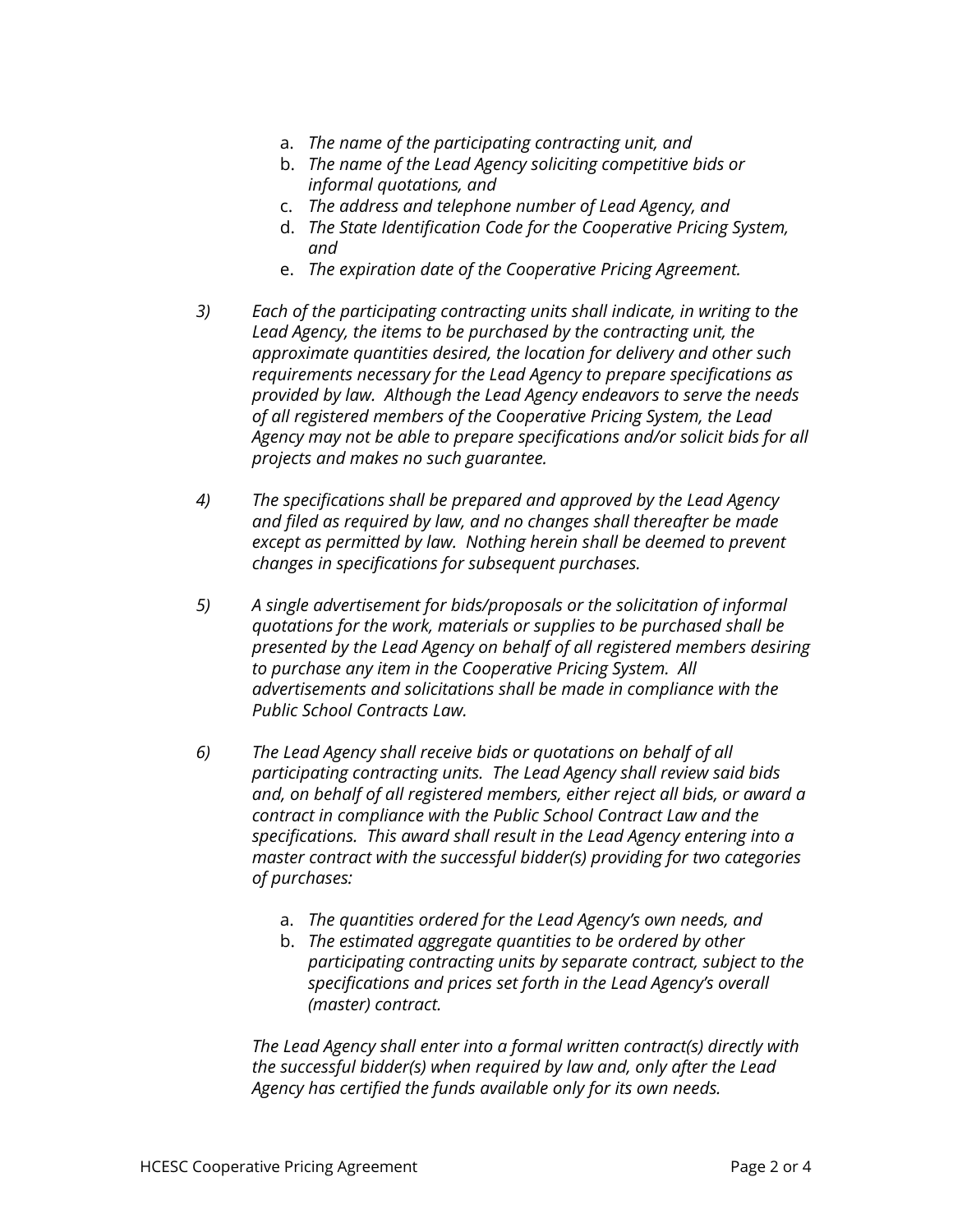*Each registered member shall: (1) certify that it has the funds available necessary for its own order(s) from the Cooperative Pricing System; (2) enter into a formal written contract directly with the successful bidder(s) when required by law and the project specifications; (3) issue purchase orders in its own name directly to the successful bidder(s) against said contract; (4) accept its own deliveries; (5) be invoiced by and receive statements from the successful bidder(s) and (6) be responsible for any tax liability. No registered member shall be responsible for payment for any items ordered or for performance generally, by or to any other registered member. Each registered member shall accordingly be liable only for its own performance and for items ordered and received by it.*

*The provisions of this paragraph shall be quoted or referred to and sufficiently described in all advertisements for bids by the Lead Agency so that each bidder shall be on notice as to the respective responsibilities and liabilities of the registered members.*

- *7) Nothing in this Agreement shall prevent any registered member from awarding contracts of purchase, individually and on its own behalf, with or without advertising, except that invitations for such individual bids shall not be advertised nor bids be received during the period in which the Lead Agency is advertising for and receiving bids for the same items or commodities other than, in the case of the registered member's emergency or hardship.*
- *8) The Lead Agency reserves the right to exclude any item or commodity from within said system if, in its opinion, the pooling of purchasing requirements or needs of the participating contracting units is either not beneficial or not workable as to the Lead Agency or the registered members..*
- *9) The Lead Agency shall appropriate sufficient funds to enable it to perform the administrative responsibilities assumed pursuant to this Agreement. It is understood that all fees for each participating contracting unit are paid to the Lead Agency by the successful bidder(s) with the exception of the fuel participation. This amount shall be paid forty-five (45) days from the receipt of billing from the Lead Agency.*
- *10) This agreement shall become effective upon approval of the Director of the Division of Local Government Services and shall continue in effect for a period of five (5) years pursuant to N.J.A.C. 5:34-7.5(f), or until a party to this Agreement shall give written notice of its intention to terminate its participation in the Cooperative Pricing System..*
- *11) All records or documents maintained or utilized pursuant to terms of this Agreement shall be identified by the code number assigned by the Director, Division of Local Government Services and such other numbers as are assigned by the Lead Agency for purposes of identifying each contract and item awarded.*